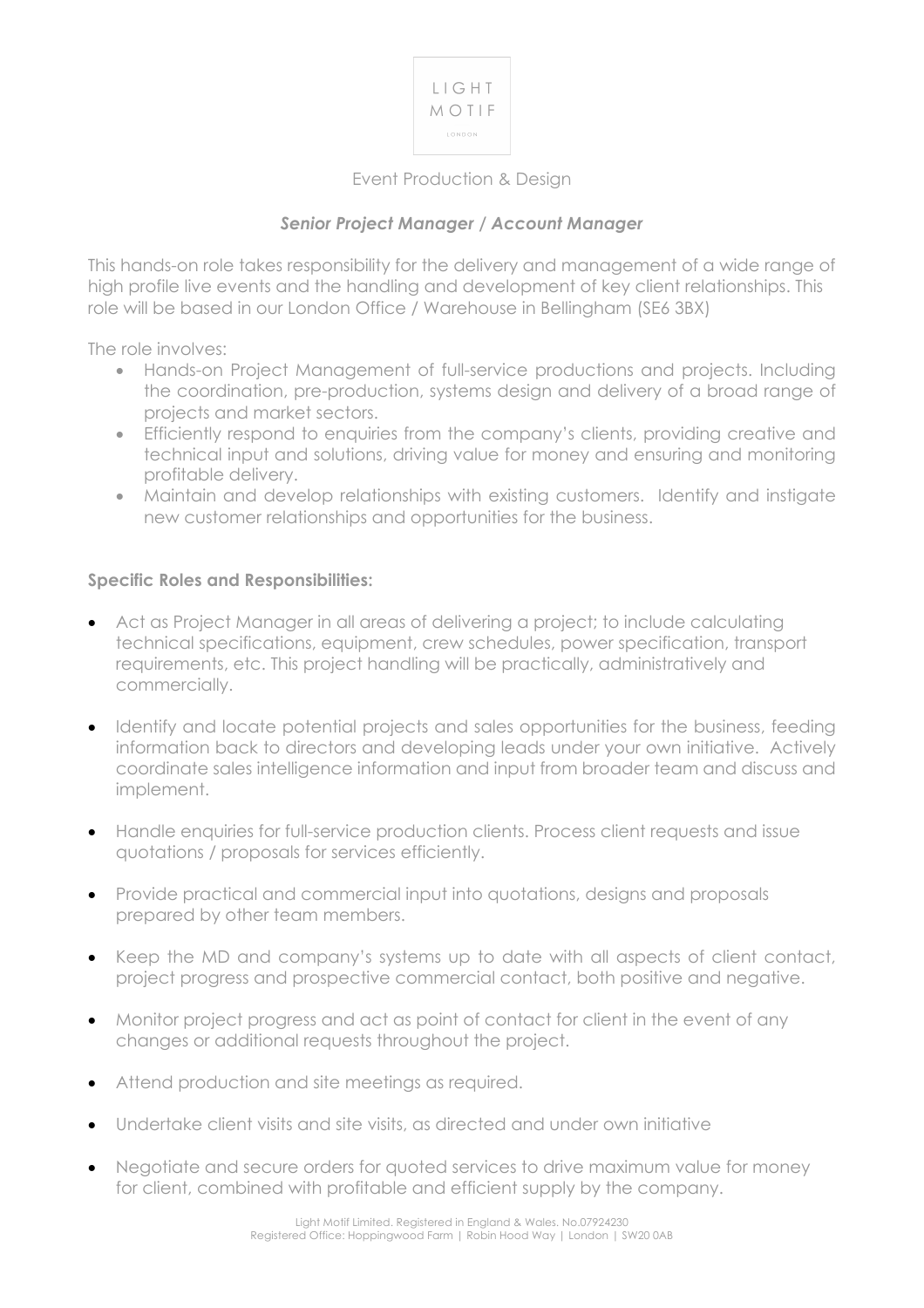- Prepare all paperwork and keep job files for each project updated and available for input from other team members.
- Managing any project changes and customer confirmations, collating and reporting all charges to be invoiced.
- Prepare project invoices and close job file upon completion of each project, including reconciliation of budgets and project gross profit calculations.
- Provide and coordinate out of hours support and advice to active projects and clients, across the teams managed.
- Oversee equipment and crew on-site and act as representative of the company, to the client and venue.
- Provide support to the Directors, in other aspects of the business's activity, as required, requested and directed.
- Keep all work related information confidential and acting in a professional manner at all times, in all work and industry-social situations.
- Identify any areas of our operation where you believe training and additional skills may be required or benefit yourself or the business.
- Provide feedback to Directors of any areas of improvement, development or growth of the business identified. Take a role within the team in problem solving and contribute to team & business improvement.
- Be aware of and complying with the company Health and Safety Policy.
- Ensure that the Company's policies, rules, procedures and obligations are observed in carrying out the above duties.

### **Representing the Company:**

- Act as key senior point of contact to clients and venues, in project enquiry, pre production and on-site phases.
- Identify business opportunities with the aim of efficiently maximising the project revenue and resulting profit margins.
- Assist in marketing projects as requested. Attend trade shows and other industry events as necessary.
- Keep abreast of all business opportunities through consistent communication and visits with recognised influencers and decision makers.
- Actively host both potential and existing clients wherever appropriate.
- Keep abreast of any technical issues and new products that will enhance our rental inventory and services offer.